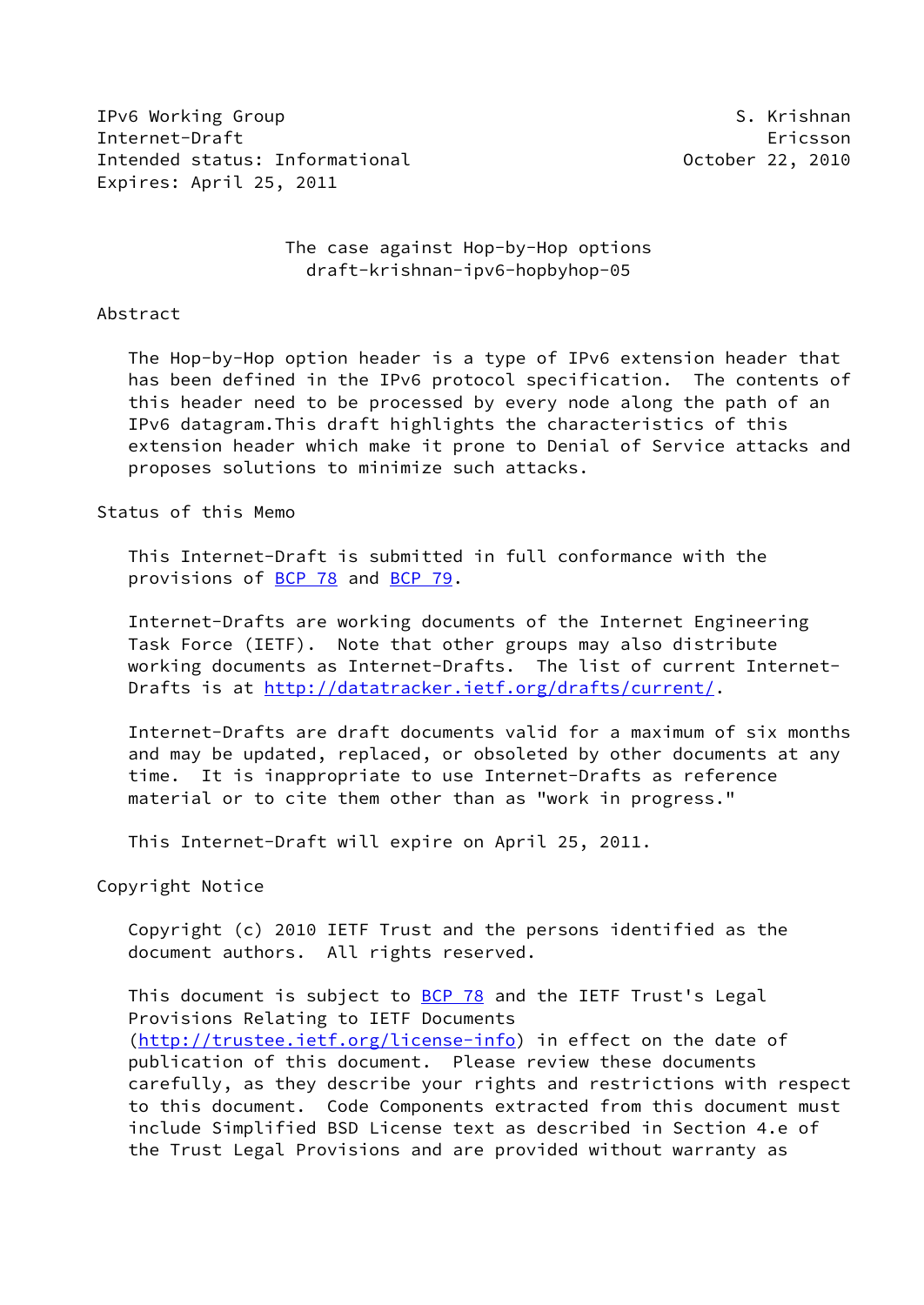# Internet-Draft The case against Hop-by-Hop options October 2010

described in the Simplified BSD License.

# Table of Contents

| 1.1. Conventions used in this document 3        |  |
|-------------------------------------------------|--|
|                                                 |  |
| 2.1. Effects of the attack $\frac{4}{5}$        |  |
|                                                 |  |
|                                                 |  |
|                                                 |  |
|                                                 |  |
| 4. Recommendation to protocol designers 6       |  |
| $\frac{5}{2}$ . Impact on deployed IPv6 nodes 7 |  |
| 6. Security Considerations 8                    |  |
|                                                 |  |
|                                                 |  |
|                                                 |  |
|                                                 |  |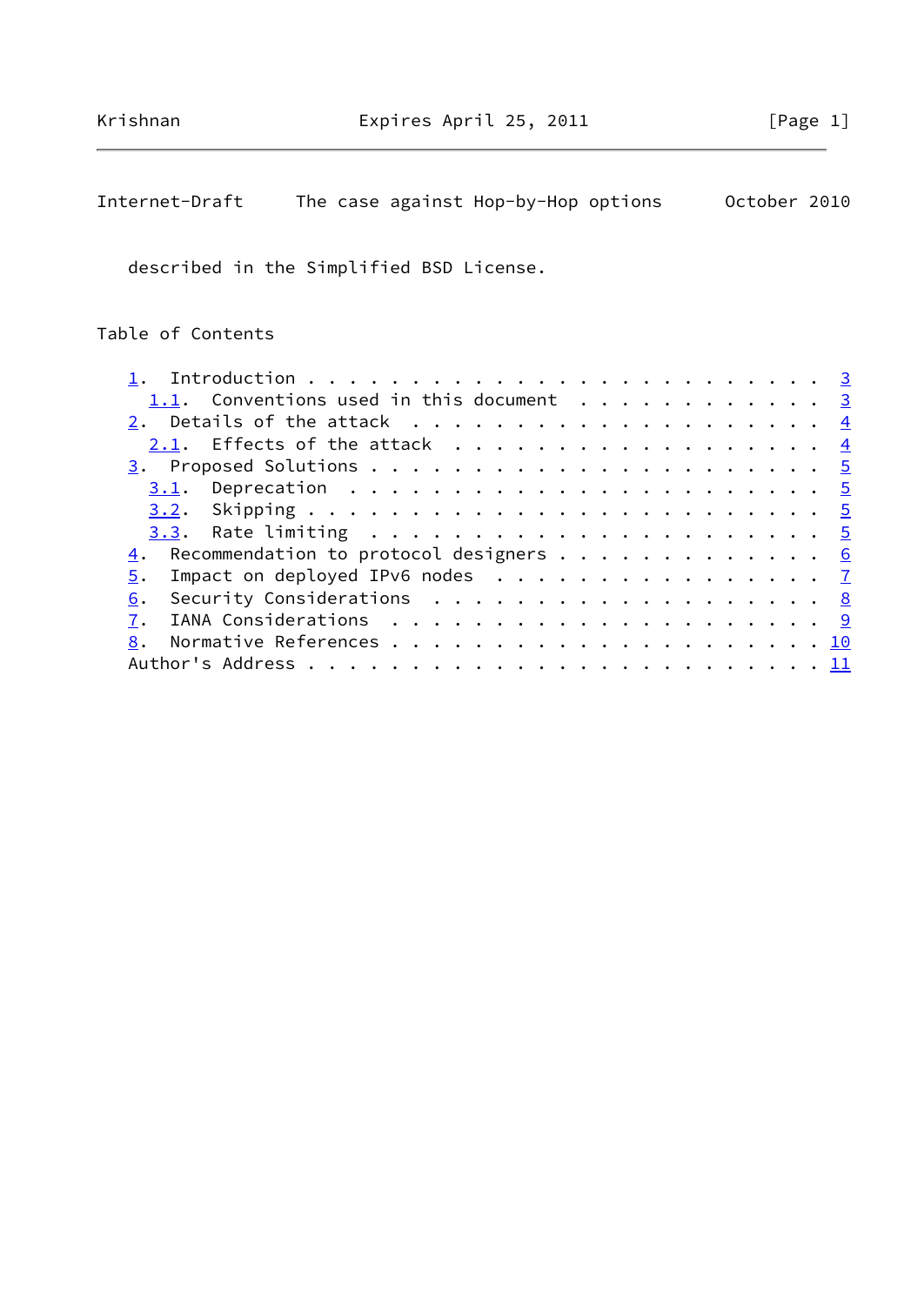Krishnan Expires April 25, 2011 [Page 2]

<span id="page-2-1"></span>Internet-Draft The case against Hop-by-Hop options October 2010

<span id="page-2-0"></span>[1](#page-2-0). Introduction

The IPv6 base specification [\[RFC2460](https://datatracker.ietf.org/doc/pdf/rfc2460)] defines the hop-by-hop extension header. This extension header carries the options which need to be processed by every node along the path of the datagram. Certain characteristics of the specification make it especially vulnerable to Denial of Service attacks. The characteristics are:

- o All the ipv6 nodes on the path need to process the options in this header
- o The option TLVs in the hop-by-hop options header need to be processed in order
- o A sub range of option types in this header will not cause any errors even if the node does not recognize them.
- o There is no restriction as to how many occurences of an option type can be present in the hop-by-hop header.

 This document details a low bandwidth Denial of Service attack on ipv6 routers/hosts using the hop-by-hop options extension header and possible ways of mitigating these attacks.

<span id="page-2-2"></span>[1.1](#page-2-2). Conventions used in this document

 The key words "MUST", "MUST NOT", "REQUIRED", "SHALL", "SHALL NOT", "SHOULD", "SHOULD NOT", "RECOMMENDED", "MAY", and "OPTIONAL" in this document are to be interpreted as described in [\[RFC2119](https://datatracker.ietf.org/doc/pdf/rfc2119)].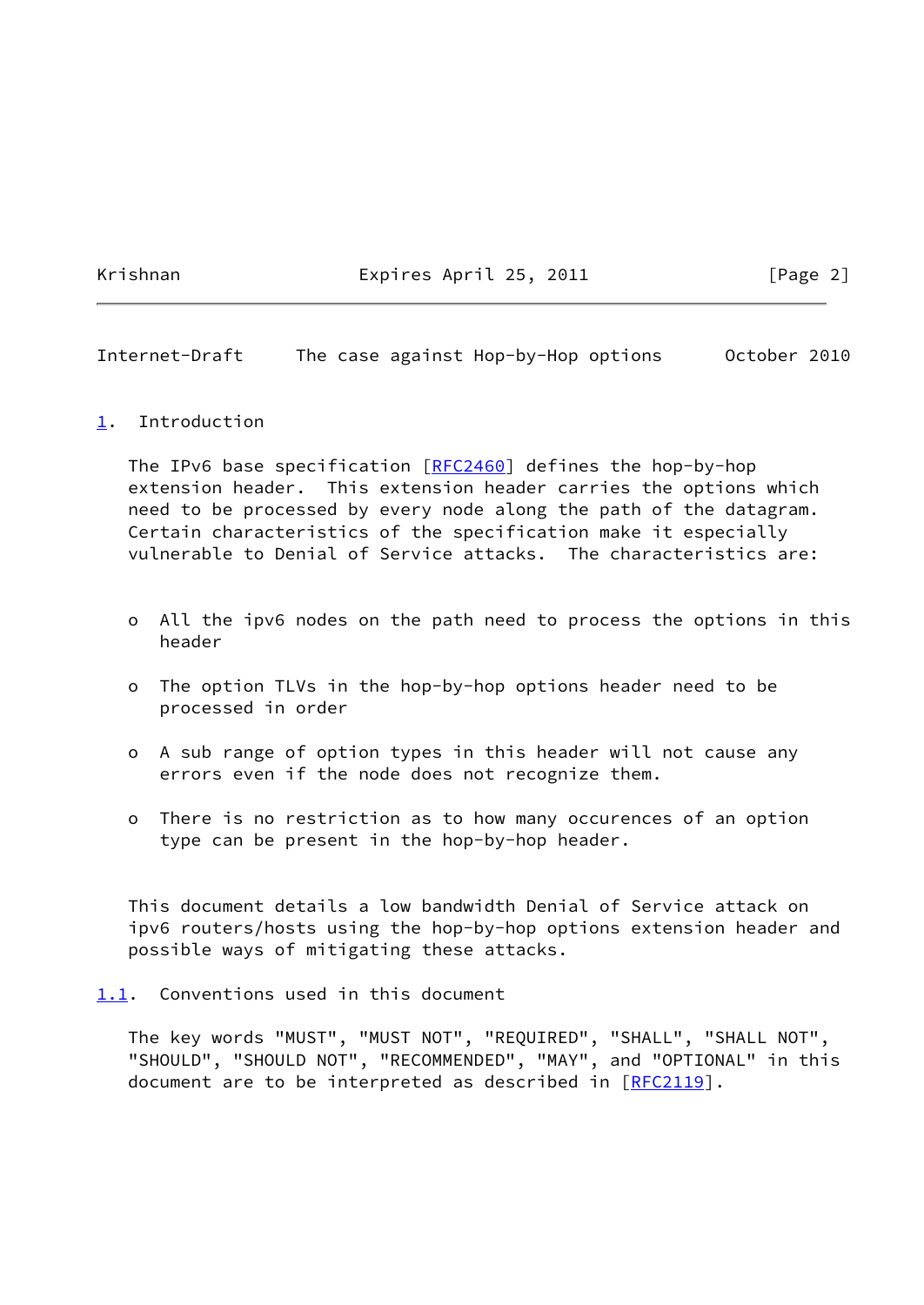Krishnan Expires April 25, 2011 [Page 3]

<span id="page-3-1"></span>Internet-Draft The case against Hop-by-Hop options October 2010

<span id="page-3-0"></span>[2](#page-3-0). Details of the attack

 The denial of service attack can be carried out by forming an IP datagram with a large number of TLV encoded options with random option type identifiers in the hop-by-hop options header. The option type is a 8 bit field with special meaning attached to the three most significant bits. The attack is most effective when all the nodes in the path are affected, meaning we do not want any node to drop the packet and send ICMP errors regarding unrecognized options. If the two most significant bits are cleared(0), the receiving node will silently ignore the option if it does not recognize the option type. The third most significant bit is used to denote whether the option data can change en-route. If the bit is set to 1 the option data can change en route. The attack is equally effective whether or not an IPSec Authentication Header(AH) treats the option data as zero valued octets. Hence we can include this bit in generating option types. The acceptable option types would be laid out like below

 +-+-+-+-+-+-+-+-+-+-+-+-+-+-+-+-+- - - - - - - - - | Option Type | Opt Data Len | Option Data +-+-+-+-+-+-+-+-+-+-+-+-+-+-+-+-+- - - - - - - - - |0 0 x x x x x x|...............|................. +-+-+-+-+-+-+-+-+-+-+-+-+-+-+-+-+- - - - - - - - -

Figure 1: Option type layout

Since the option types 0(0x00) and 1(0x01) are reserved for the Pad1 and PadN options in [\[RFC2460](https://datatracker.ietf.org/doc/pdf/rfc2460)] we exclude these from the acceptable range as well. So we choose the option type identifiers for each of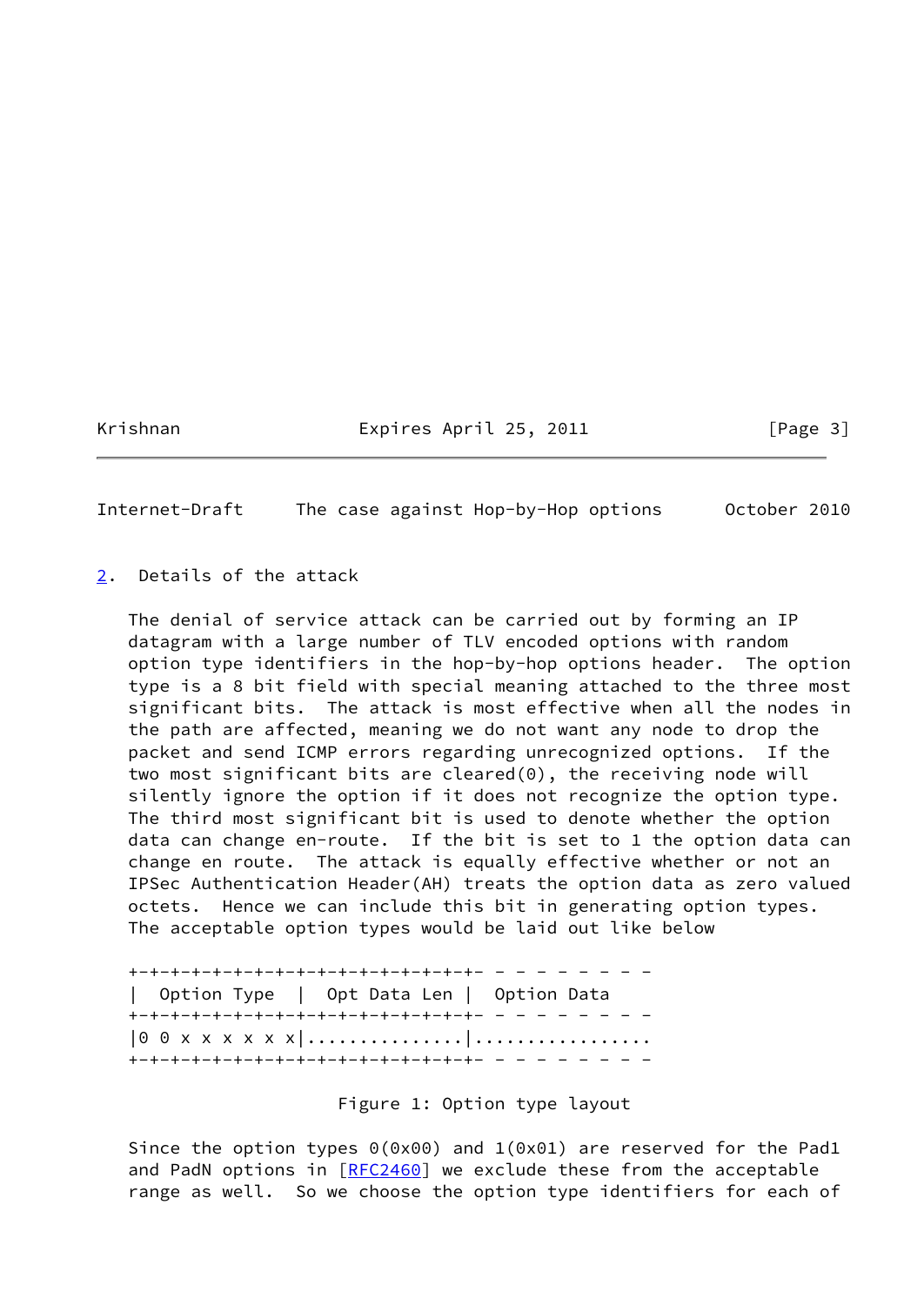these options to be in the range 0x02-0x63. More option types defined by other RFCs can be excluded from the attack as and when they are allocated by the IANA. Examples are Tunnel Encapsulation limit (0x04) and Router Alert (0x05).

<span id="page-4-0"></span>[2.1](#page-4-0). Effects of the attack

 The attack can be used to cripple the routers by attacking the control processor rather than the forwarding plane. Since the control traffic, like the routing protocols, shares the same resources with this traffic, this kind of attack may be hard to control. On routers having separate Control and Forwarding elements only the Control traffic would be affected. For routers whose the Control and Forwarding elements are fused together this would lead to problems with forwarding packets as well.

Krishnan Expires April 25, 2011 [Page 4]

<span id="page-4-2"></span>Internet-Draft The case against Hop-by-Hop options October 2010

### <span id="page-4-1"></span>[3](#page-4-1). Proposed Solutions

 There are at least three possible solutions to handle the DoS attack mentioned in this draft. The first one is to get rid of the feature altogether and prevent the attacks. The second one is to limit the attacks to nodes that need to process hop-by-hop options. The third is to let the attacks occur, but limit the damage.

### <span id="page-4-3"></span>[3.1](#page-4-3). Deprecation

 The first solution is to deprecate hop-by-hop options from the IPv6 specification and to stop allocation of any new ones. The existing hop-by-hop options MAY be grandfathered but new ones MUST NOT be allocated. This allows existing protocols depending on hop-by-hop options to continue working, but discourages the development of new solutions based on hop-by-hop options.

## <span id="page-4-4"></span>[3.2](#page-4-4). Skipping

 This option allows nodes to skip over the hop-by-hop extension header without processing any of the options contained in the header. If a node receives an IPv6 datagram with a hop-by-hop header, and it does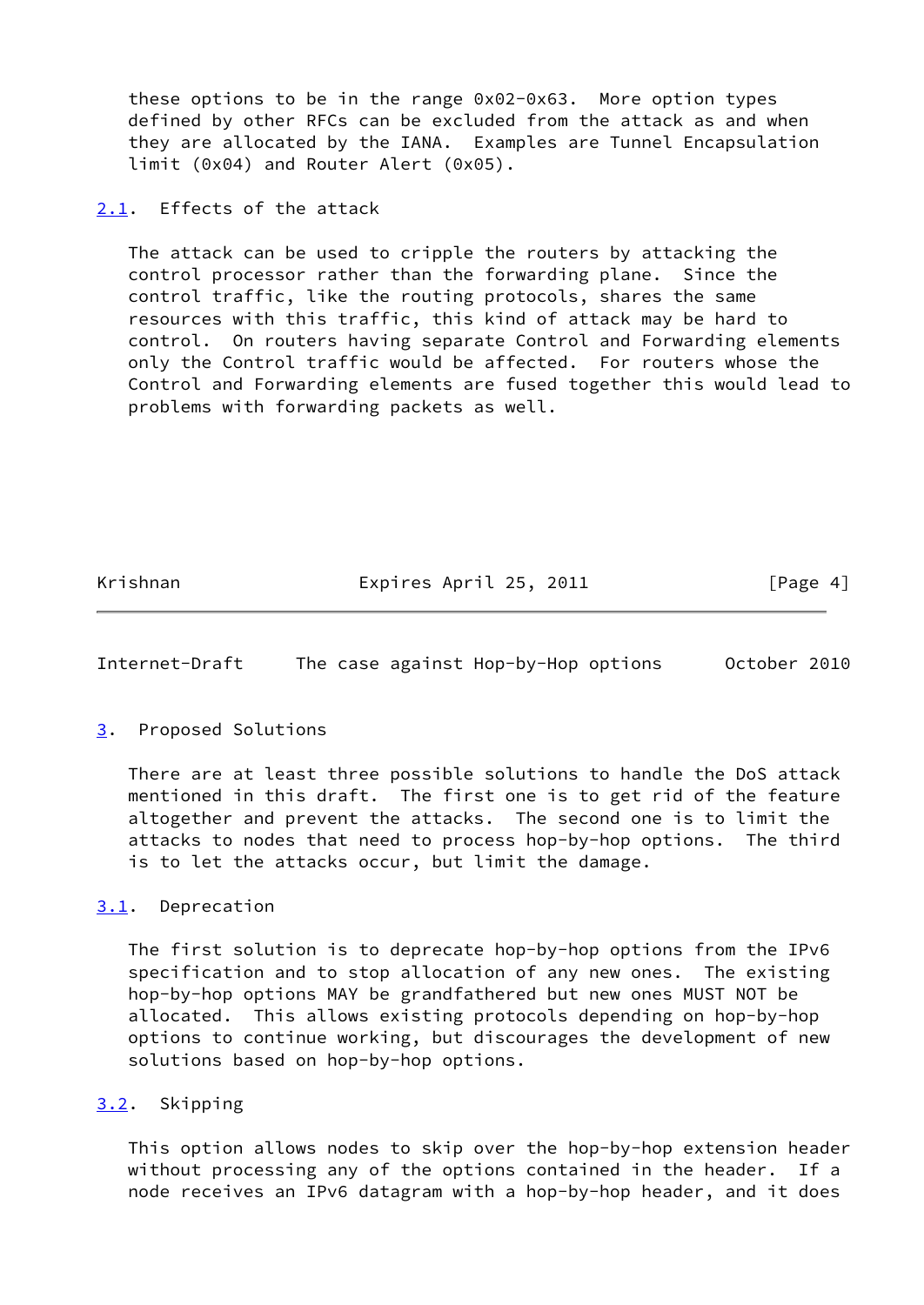not support any hop-by-hop options at all, it can just skip over the header.

#### <span id="page-5-0"></span>[3.3](#page-5-0). Rate limiting

 A less severe (and less effective) solution is to simply rate limit packets with hop-by-hop option headers and start dropping them randomly when the CPU load becomes very high. While this solution is very simple and has no impact on deployed IPv6 nodes, it is sub optimal. A legitimate packet with a hop-by-hop option header has the same probability of being dropped as an attack packet. Implementing the solution proposed in this draft does not preclude the use of rate limiting. In fact it gives a legitimate packet a lower probability of being dropped, since most of the obvious attack traffic would have been dropped by the receiving algorithm.

Krishnan Expires April 25, 2011 [Page 5]

<span id="page-5-2"></span>Internet-Draft The case against Hop-by-Hop options October 2010

#### <span id="page-5-1"></span>[4](#page-5-1). Recommendation to protocol designers

 This document recommends protocol designers to avoid using hop-by-hop options in any new protocols. An effect similar to hop-by-hop options can be achieved by using extension headers instead. Extension headers act similar to hop-by-hop options where the first two bits of the option type are "11".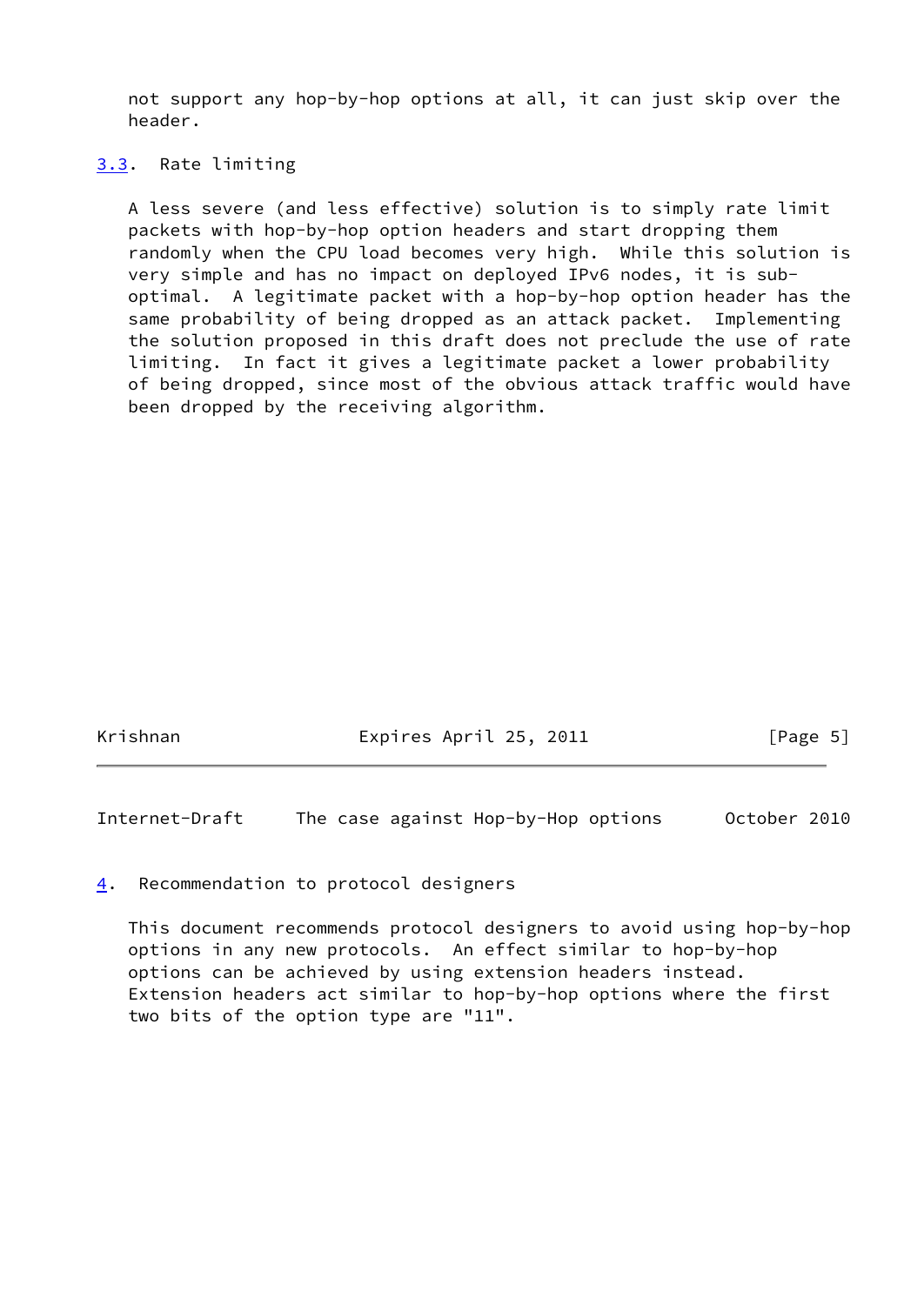Krishnan Expires April 25, 2011 [Page 6]

<span id="page-6-1"></span>Internet-Draft The case against Hop-by-Hop options October 2010

## <span id="page-6-0"></span>[5](#page-6-0). Impact on deployed IPv6 nodes

 The proposed changes can affect all currently IPv6 nodes which need to send and receive packets with hop-by-hop options. If the deprecation option is chosen, the IPv6 stack on both sending and receiving nodes needs to be modified to not send or receive hop-by hop options. In addition, transit nodes need to be modified as well in order to not inspect these options.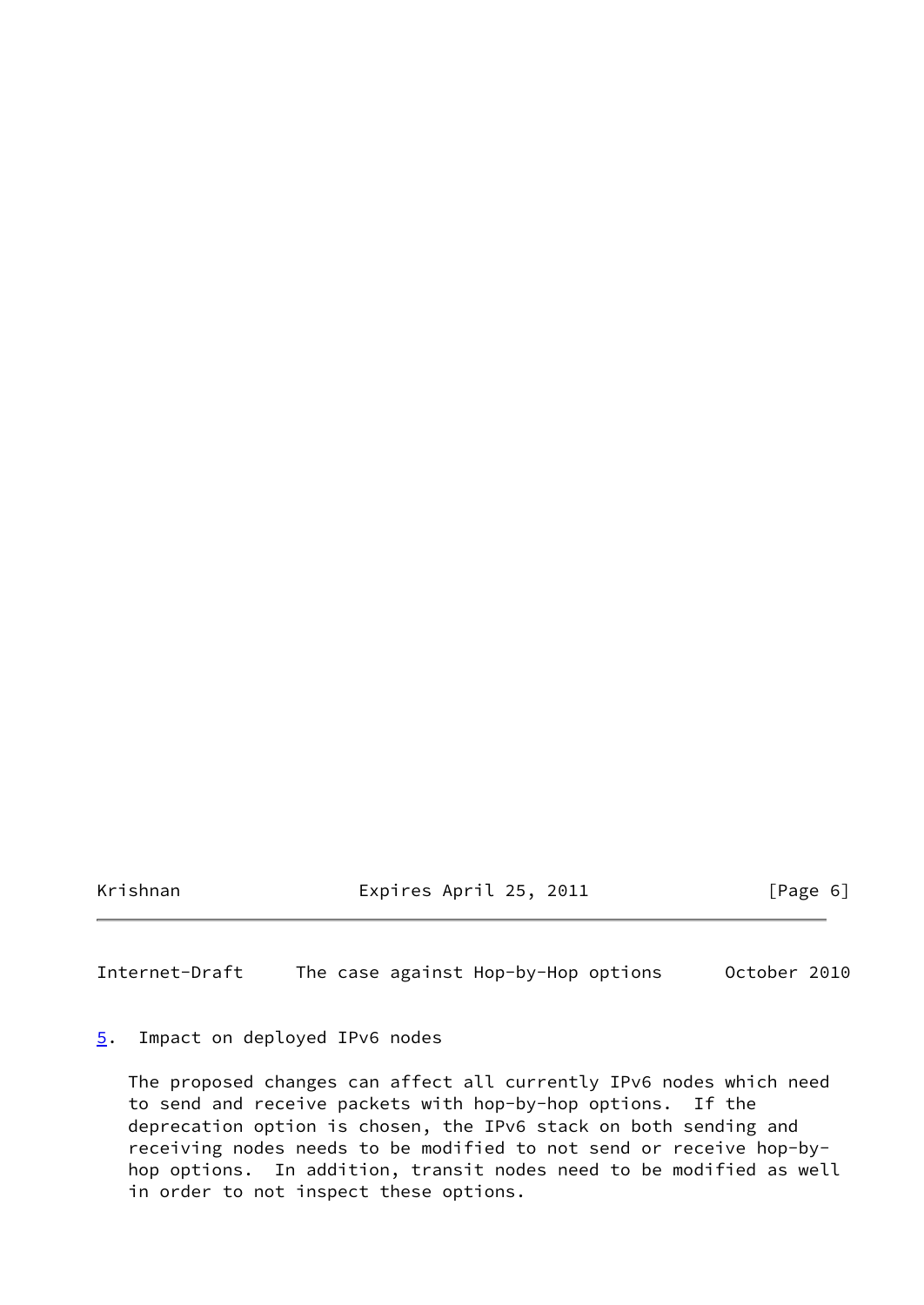Krishnan Expires April 25, 2011 [Page 7]

<span id="page-7-1"></span>Internet-Draft The case against Hop-by-Hop options October 2010

<span id="page-7-0"></span>[6](#page-7-0). Security Considerations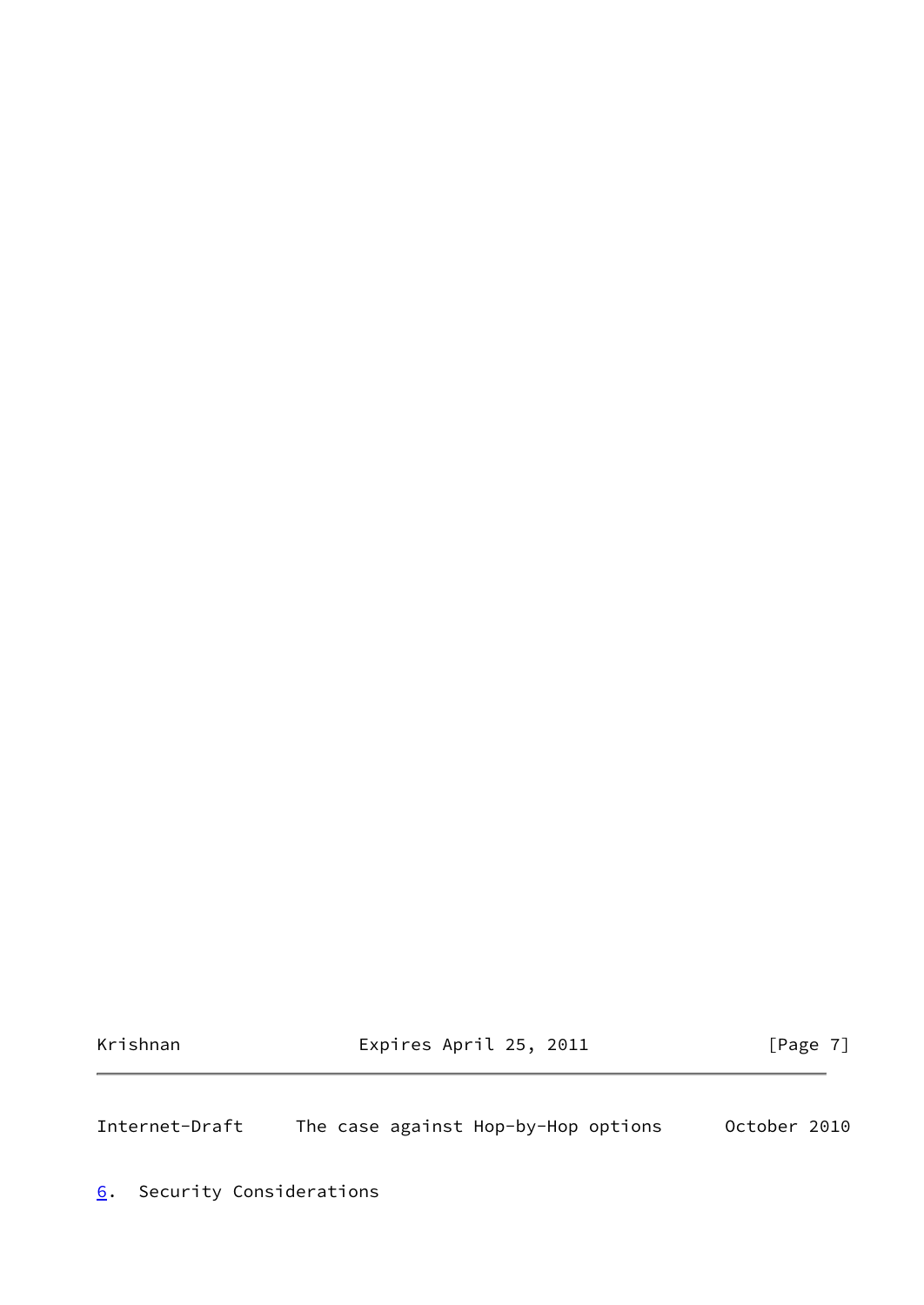This document highlights the possible security issues with the IPv6 hop-by-hop option header specified in [[RFC2460](https://datatracker.ietf.org/doc/pdf/rfc2460)] which can lead to denial of service attacks and suggests some changes to reduce the effect of the DoS attacks.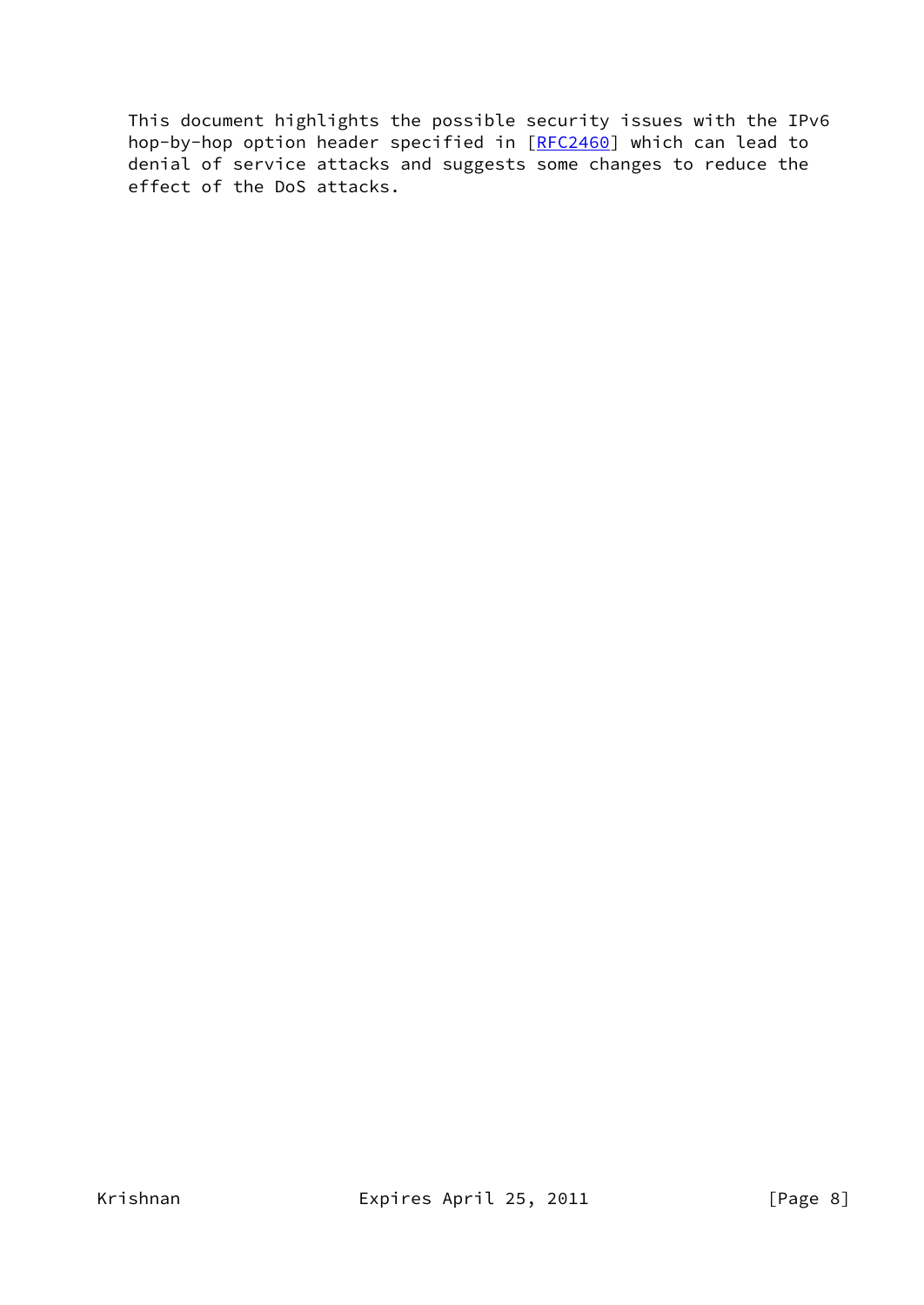<span id="page-9-1"></span>Internet-Draft The case against Hop-by-Hop options October 2010

<span id="page-9-0"></span>[7](#page-9-0). IANA Considerations

 This requests IANA to stop allocation of new entries for IPv6 hop-by hop option types.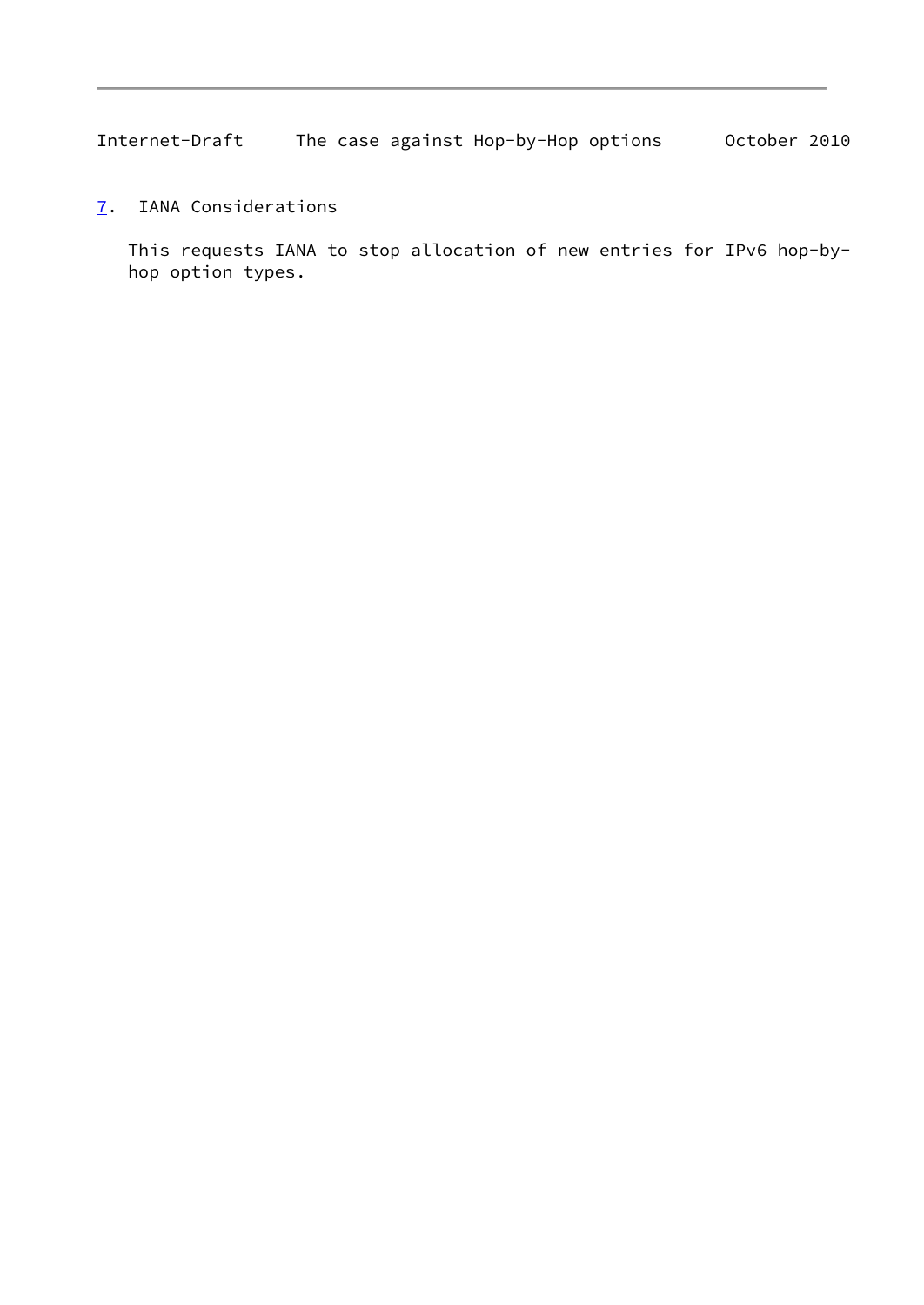Krishnan Expires April 25, 2011 [Page 9]

<span id="page-10-1"></span>Internet-Draft The case against Hop-by-Hop options October 2010

- <span id="page-10-0"></span>[8](#page-10-0). Normative References
	- [RFC2119] Bradner, S., "Key words for use in RFCs to Indicate Requirement Levels", [RFC 2119](https://datatracker.ietf.org/doc/pdf/rfc2119), March 1997.
	- [RFC2460] Deering, S. and R. Hinden, "Internet Protocol, Version 6 (IPv6) Specification", [RFC 2460](https://datatracker.ietf.org/doc/pdf/rfc2460), December 1998.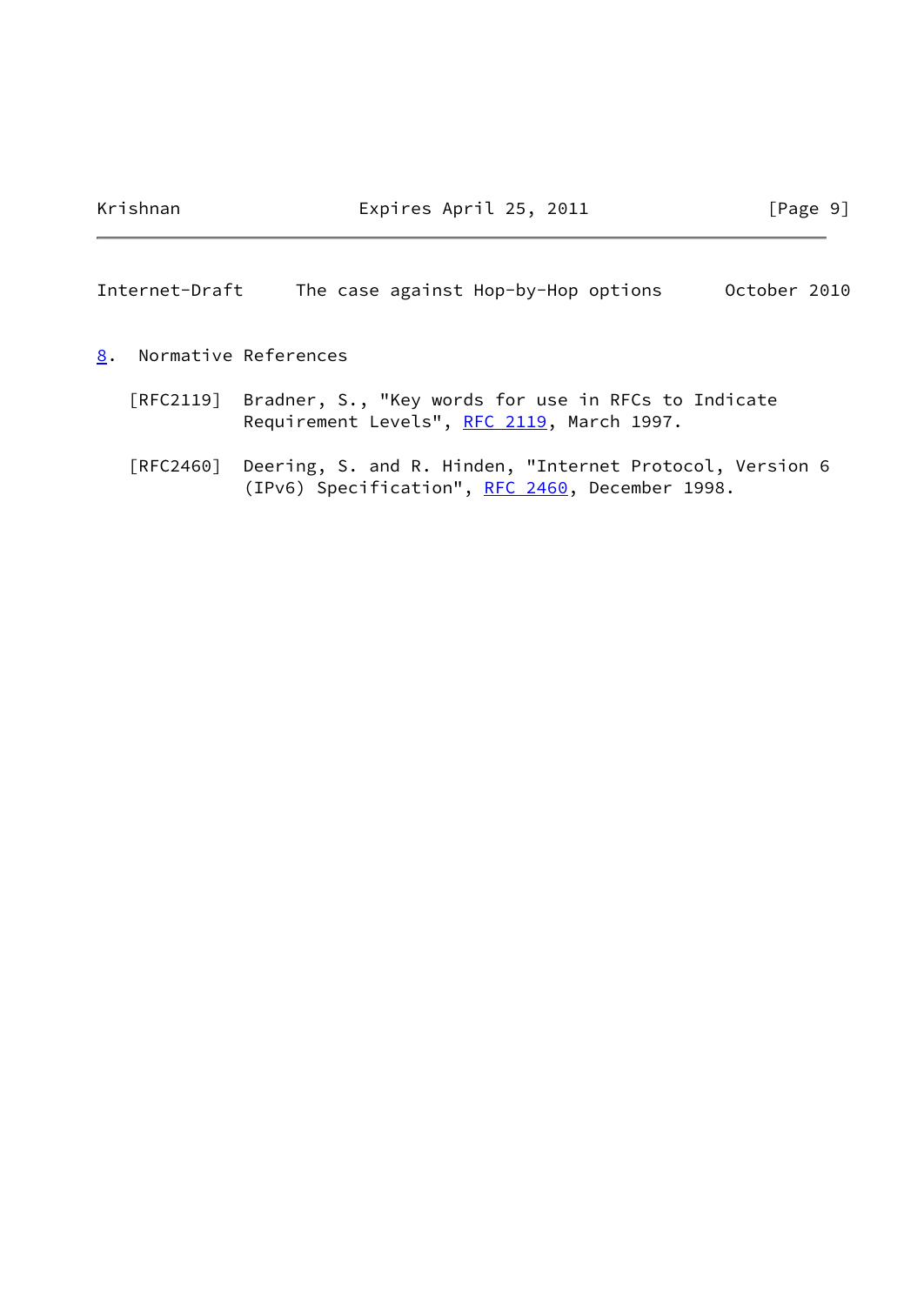Krishnan Expires April 25, 2011 [Page 10]

<span id="page-11-0"></span>Internet-Draft The case against Hop-by-Hop options October 2010

Author's Address

 Suresh Krishnan Ericsson 8400 Decarie Blvd. Town of Mount Royal, QC Canada

Email: suresh.krishnan@ericsson.com